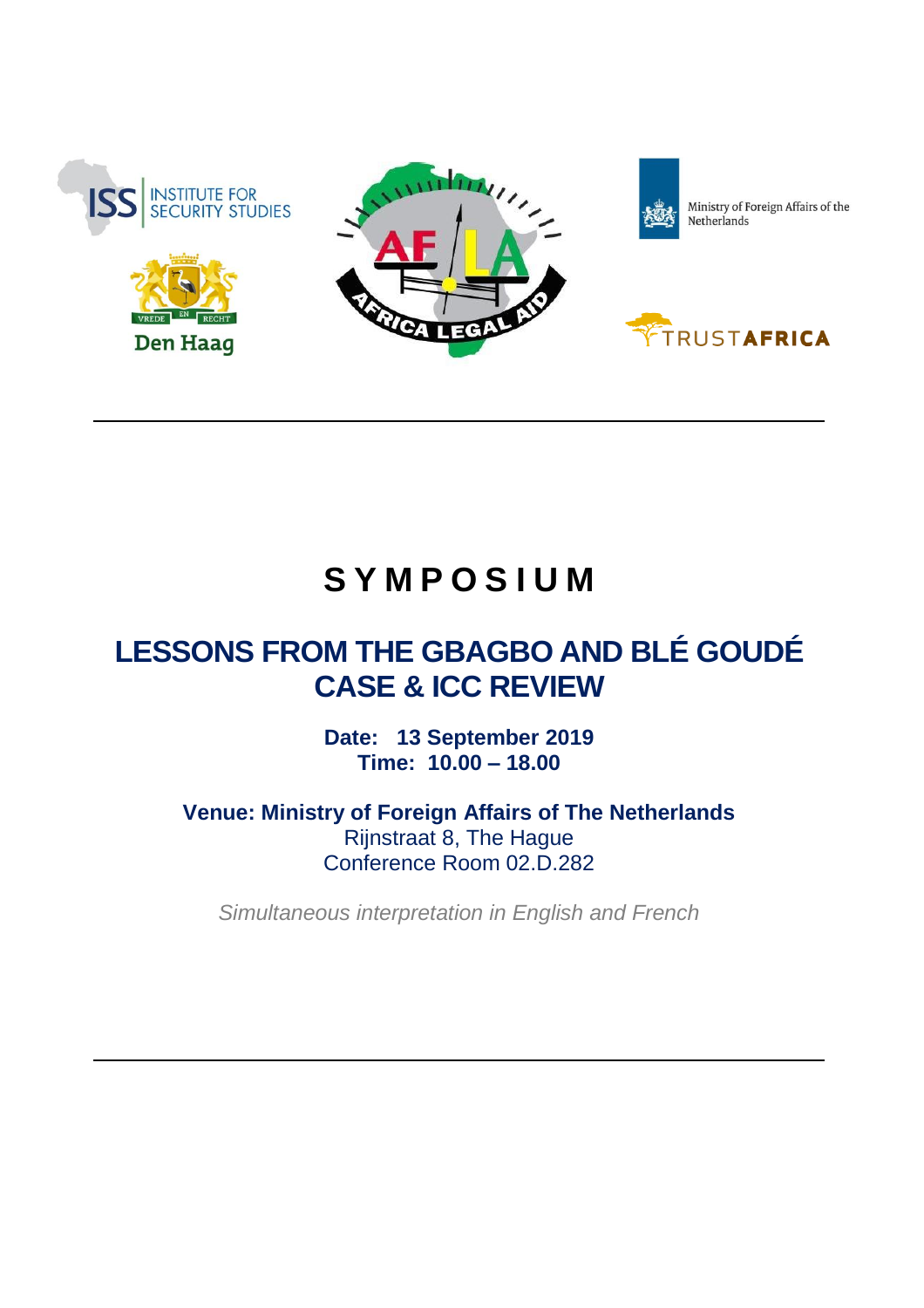



Ministry of Foreign Affairs of the<br>Netherlands 翘



## **PROGRAMME**

| 09.30-10.00                             | <b>Registration</b>                                                                                                                                                                                                                                                                                                                                                                                                                                                                                                                                                                                                                                                                                                                                                         |
|-----------------------------------------|-----------------------------------------------------------------------------------------------------------------------------------------------------------------------------------------------------------------------------------------------------------------------------------------------------------------------------------------------------------------------------------------------------------------------------------------------------------------------------------------------------------------------------------------------------------------------------------------------------------------------------------------------------------------------------------------------------------------------------------------------------------------------------|
| <b>Opening</b>                          |                                                                                                                                                                                                                                                                                                                                                                                                                                                                                                                                                                                                                                                                                                                                                                             |
| $10.00 - 11.30$ $\bullet$               | Chair: H.E. Paul van den Ijssel, Permanent Representative of the Netherlands<br>to the ICC and OPCW<br>Welcome address<br>Evelyn A. Ankumah, Executive Director, Africa Legal Aid (AFLA)<br>Gbagbo and Blé Goudé Case: A Preliminary Appraisal<br>Amb. Dr. Namira Negm, Legal Counsel, African Union Commission<br>Perspectives from the African Union<br>Dr. Fabricio Guariglia, Director of the Prosecution Division of the ICC Office of<br>the Prosecutor<br>The Dilemma of International Criminal Justice: Reflections on the Gbagbo and<br><b>Blé Goudé Case</b><br>Eric-Aimé Semien, President, Observatoire Ivoirien des Droits de l'Homme<br>$\bullet$<br>(OIDH)<br>The Trial of Gbagbo and Blé Goudé: The Fight against Impunity vs. the Rights<br>of the Accused |
| $11.30 - 12.30$                         | <b>Floor discussion</b>                                                                                                                                                                                                                                                                                                                                                                                                                                                                                                                                                                                                                                                                                                                                                     |
| $12.30 - 13.30$                         | Lunch                                                                                                                                                                                                                                                                                                                                                                                                                                                                                                                                                                                                                                                                                                                                                                       |
| <b>Theme: The Right to a Fair Trial</b> |                                                                                                                                                                                                                                                                                                                                                                                                                                                                                                                                                                                                                                                                                                                                                                             |
| $13.30 - 14.30$                         | Chair: H.E. Mirjam Blaak-Sow, Ambassador of Uganda to Belgium<br>Rod Rastan, Legal Advisor, Office of the Prosecutor at the ICC<br>To Prosecute or Not to Prosecute<br>Paolina Massidda, Principal Counsel of the OPCV and Common Legal<br>Representative of Victims in the Gbagbo and Blé Goudé Case<br><b>Victim's Perspectives</b><br><b>Chief Charles Taku, Immediate Past President, ICC Bar Association; Defence</b><br>$\bullet$<br>Counsel before International Courts and Tribunals including ICTR, SCSL & ICC;<br>Victims' Counsel at the African Court on Human and Peoples' Rights<br><b>Defence Perspectives</b>                                                                                                                                               |
| $14.30 - 15.30$                         | Floor discussion                                                                                                                                                                                                                                                                                                                                                                                                                                                                                                                                                                                                                                                                                                                                                            |
| $15.30 - 16.00$                         | Coffee/Tea                                                                                                                                                                                                                                                                                                                                                                                                                                                                                                                                                                                                                                                                                                                                                                  |
| <b>Panel Discussion: ICC Review</b>     |                                                                                                                                                                                                                                                                                                                                                                                                                                                                                                                                                                                                                                                                                                                                                                             |

This event is organised by Africa Legal Aid, in partnership with the Institute for Security Studies, and with the support of the Ministry of Foreign Affairs of the Netherlands, the government of Ireland, the City of Den Haag and Trust Africa.